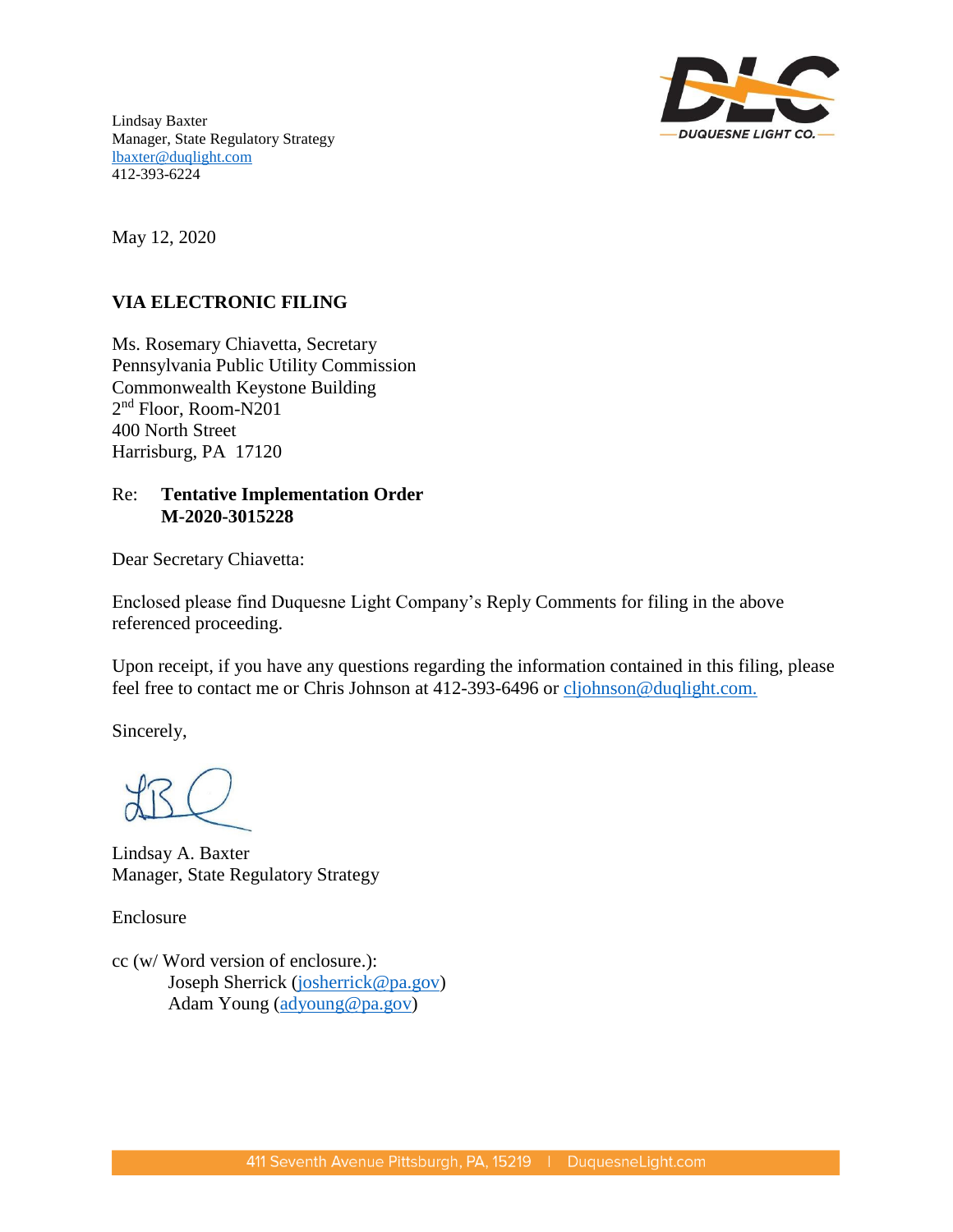## BEFORE THE PENNSYLVANIA PUBLIC UTILITY COMMISSION

Energy Efficiency and Conservation Program : Docket No. M-2020-3015228

# REPLY COMMENTS OF DUQUESNE LIGHT COMPANY

\_\_\_\_\_\_\_\_\_\_\_\_\_\_\_\_\_\_\_\_\_\_\_\_\_\_\_\_\_\_\_\_\_\_\_\_\_\_\_\_\_\_\_\_\_\_\_\_\_\_\_\_\_\_\_\_\_\_\_\_\_\_\_\_\_\_\_\_\_\_\_\_\_\_\_\_\_\_

#### I. INTRODUCTION

Duquesne Light Company ("Duquesne Light" or "Company") submits the following Reply Comments regarding the Tentative Implementation Order issued March 12, 2020, seeking input on the proposed Phase IV of Act 129. The Company filed Comments in this proceeding on April 27, 2020 and submits these Reply Comments to inform the Public Utility Commission ("Commission") as to the Company's position on issues raised by other commenters and to further develop the record regarding this matter.

#### II. COMMENTS

Duquesne Light is committed to providing impactful, cost-effective energy efficiency programming to its customers. The public health crisis surrounding COVID-19, and the resulting economic impacts, make it more important than ever that these programs are available to customers in order to reduce energy usage and utility bills. However, now more than ever, these programs must be operated in a cost-effective manner.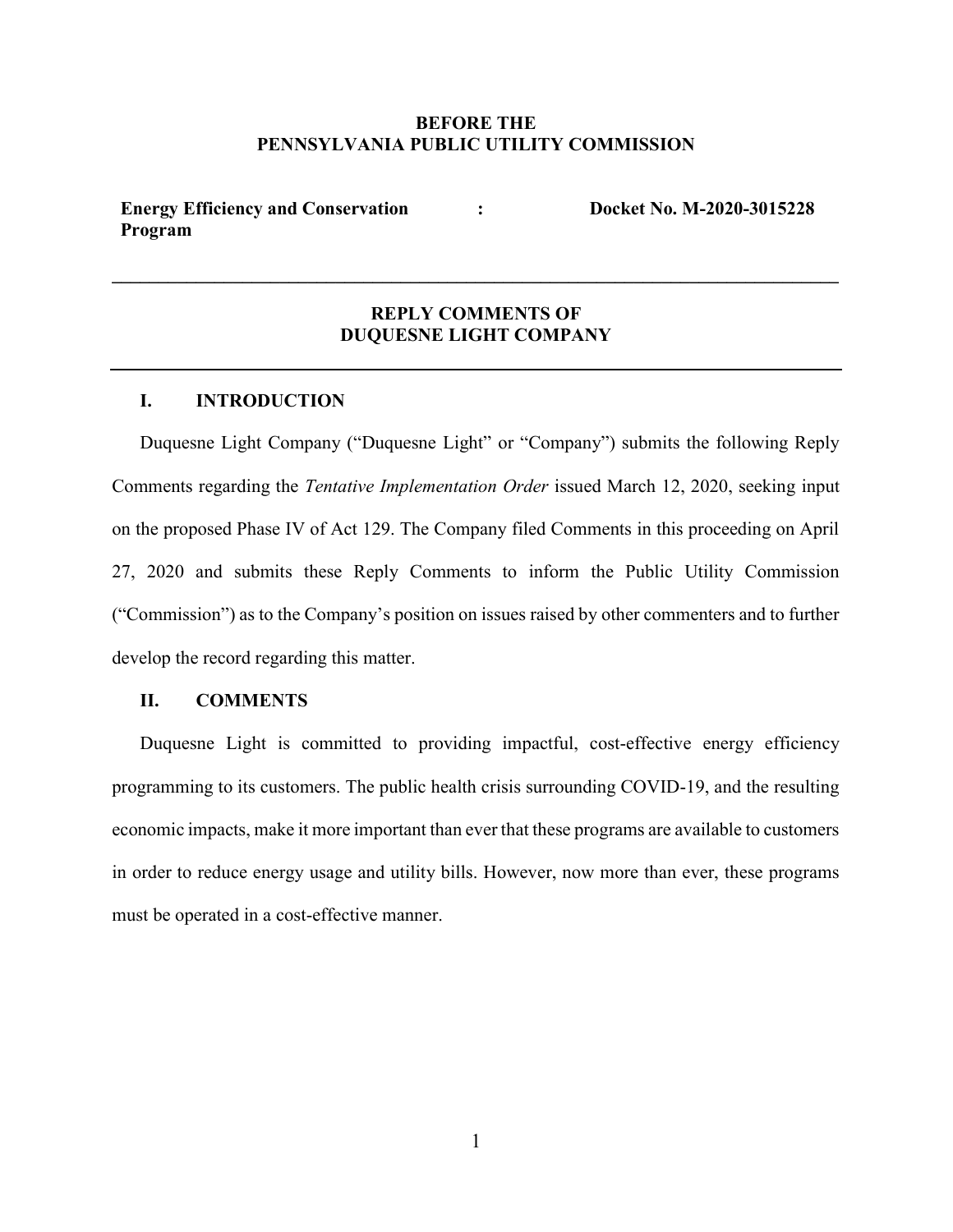Twenty-two entities filed original comments in this proceeding, covering a variety of issues. Duquesne Light has limited its Reply Comments to those items it finds most significant, with a particular focus on the ability to offer impactful programs cost-effectively.<sup>1</sup>

#### a. Implementation of Phase IV should not be delayed.

A number of commenters suggested the Commission delay Phase IV implementation.<sup>2</sup> The Company respectfully disagrees with this position. The Office of Consumer Advocate ("OCA"), in its Comments, suggests the Commission delay Phase IV and continue Phase III programming, with an annual target of 15% of Phase III goal, until Phase IV can be started.<sup>3</sup> Experience has shown that there is a cost associated with starting and stopping programs including disruption of contractor pools and technology supply chains. Further, customer confusion as well as reduced trust and confidence can result as program availability changes from previously advertised information. The Company asserts that delaying Phase IV is not in the best interest of customers.

Extending Phase III is not as simple as it may seem, and will increase program costs for customers without an associated increase in benefit. These costs will include the time and expense to renegotiate Phase III conservation service provider ("CSP") contracts, which expire May 31, 2021, assuming all Phase III contractors are willing and able to enter into extended contracts. The costs of such contracts are anticipated to increase, as extending these contracts would require updating costs and performance provisions established prior to the Phase III 2015 Energy Efficiency & Conservation ("EE&C") Plan filing. Similarly, electric distribution companies ("EDCs") will be required to amend the scope of work and

<sup>&</sup>lt;sup>1</sup> The Company's silence on any issue should not be construed as agreement. Duquesne Light reserves all rights with respect to such issues in future proceedings.

<sup>&</sup>lt;sup>2</sup> OCA at 5, IECPA at 2, Industrials at 2.

 $3$  OCA at 6.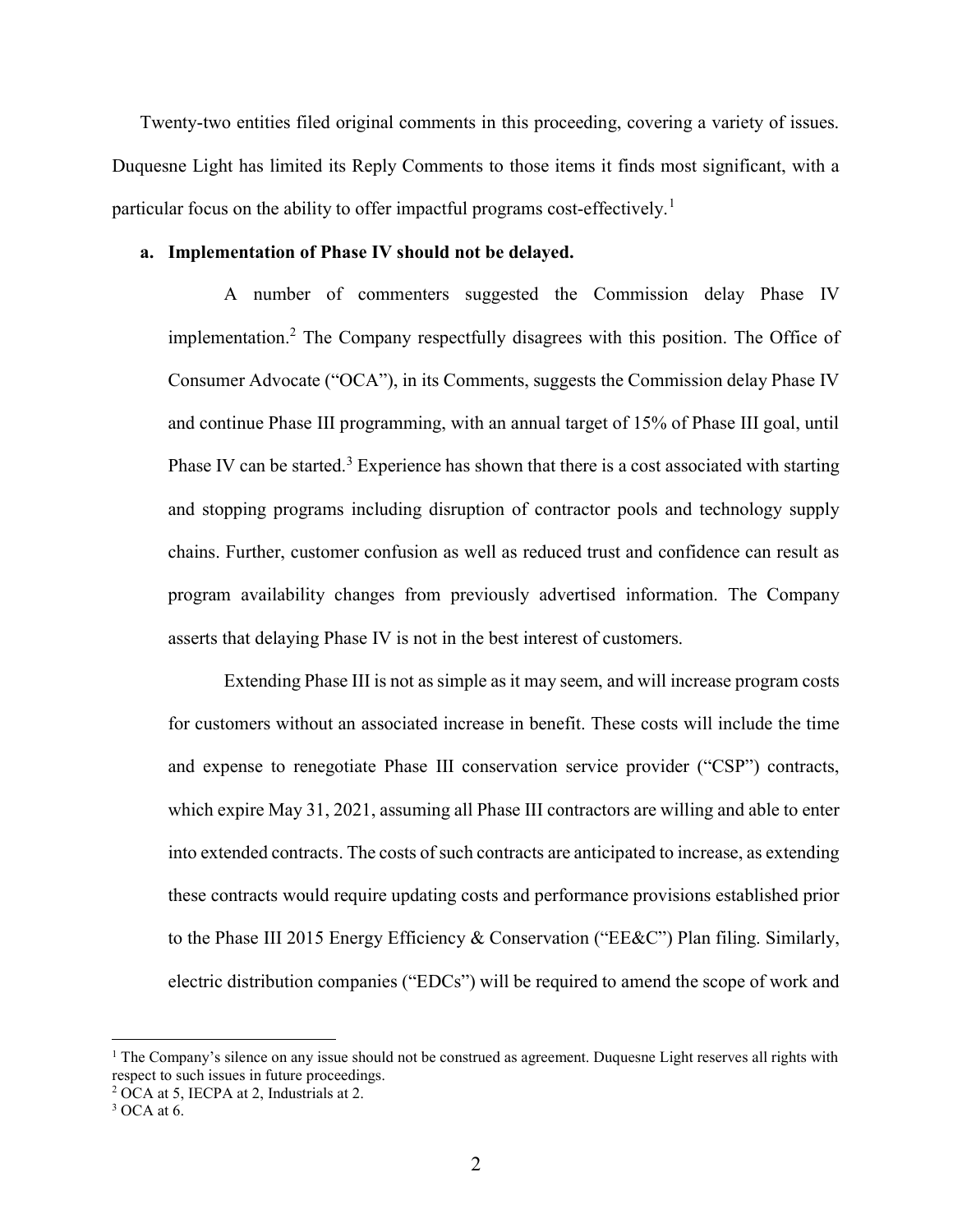budget for independent evaluation, measurement, and verification contractors. Such an extension will also require the Commission to extend the Statewide Evaluator ("SWE") contracted scopes of work and budgets. Additionally, Phase III surcharges are in-place only for the performance period ending May 31, 2021, and will need to be extended.

Further complications arise when proposed extended Phase III implementation activities attrite the energy efficiency potential identified in the *Phase IV Energy Efficiency* and Peak Demand Reduction Market Potential Study Report ("Potential Study").<sup>4</sup> To establish Phase IV EDC compliance targets, the reduced energy efficiency potential will need to be reassessed through an update to the Potential Study.

For all of these reasons, the Commission should reject recommendations to delay or suspend the Phase IV EE&C Program.

# b. The Company disagrees that the potential study overstates low-income acquisition costs.

Duquesne Light disagrees with the OCA's assertion that the study overstates lowincome acquisition costs.<sup>5</sup> The OCA states it is "concerned...that this consumption reduction target may be understated…acquisition costs in the EEPDR [Energy Efficiency and Peak Demand Reduction Market] Potential Study may be high, thus impacting the level of achievable savings…including low-income savings."<sup>6</sup> Duquesne Light does not share this concern. As described in its Comments<sup>7</sup>, given its very low electric space and water heating end-use saturations, decades of both the Low-Income Usage Reduction Program (LIURP) and Act 129 low-income programs have largely subscribed achievable efficiency

<sup>&</sup>lt;sup>4</sup> Act 129 Phase IV Energy Efficiency and Peak Demand Reduction Market Potential Study Report, dated February 28, 2020, Docket No. M-2020-3015229.

<sup>5</sup> OCA at 13.

<sup>6</sup> OCA at 13.

<sup>7</sup> Duquesne Light at 3.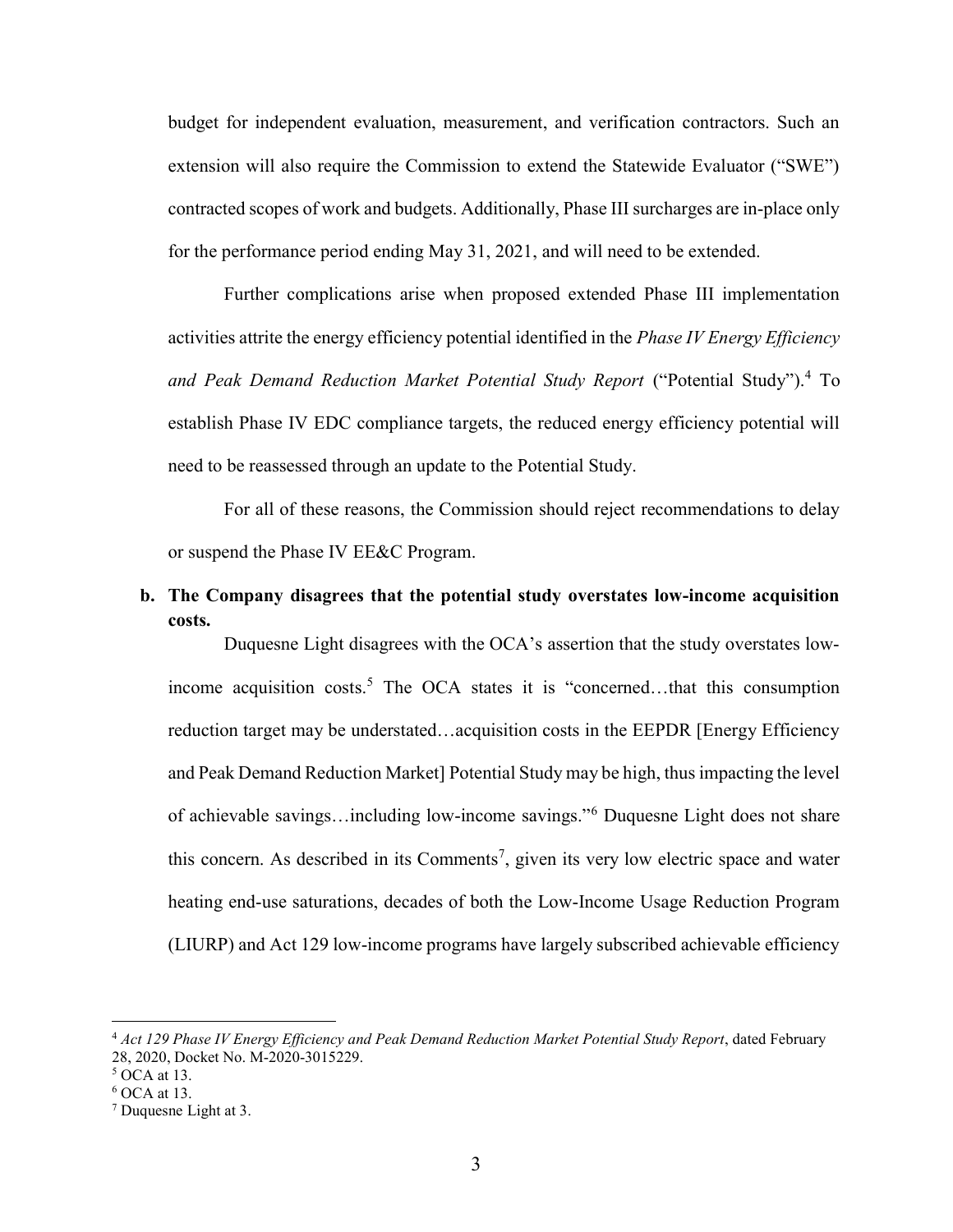potential. Duquesne Light has shown low-income acquisition rates are approximately four times the acquisition rates published in the Potential Study. In contrast to OCA's statements, Duquesne Light finds the Potential Study significantly understates low-income acquisition costs and significantly overstates low-income achievable potential.

# c. The proposed requirement to bid energy efficiency demand reductions into PJM capacity markets should be made voluntary.

Duquesne Light finds it notable that six commenters representing diverse entities expressed opposition to the Tentative Implementation Order's proposed requirement that EDCs bid energy efficiency reductions into the PJM Capacity Market.<sup>8</sup> Duquesne Light agrees with OCA's concerns regarding the risk of capacity deficiency penalties accruing to program costs and potential program cost overruns.<sup>9</sup> Duquesne Light also agrees that the prospects of such penalties would cause it to adopt a conservative bidding strategy and the cost to prepare bids is not justified by the potential benefits. Duquesne Light joins OCA and "strongly recommends that the Commission eliminate this requirement."

## d. Demand reductions for EE programs are not 1:1 with energy savings.

The Company wishes to express its agreement with the comments of the OCA suggesting that achieving 15% of the portfolio demand reduction may not align with achieving 15% of the portfolio's energy savings.<sup>10</sup> Imposing energy efficiency peak-period demand reduction compliance targets, concurrent with the imposition of energy consumption reduction compliance targets, will cause it to direct program spending to demand reduction measures in place of energy reduction measures, including those in hardto-reach markets, such as the residential low-income sector. The Commission should allow

<sup>8</sup> Duquesne Light at 11, First Energy at 11, Industrials at 13, PECO at 12, Pennsylvania Energy Efficiency Providers at 1, OCA at 21.

 $9$  OCA at 20.

<sup>10</sup> OCA at 19.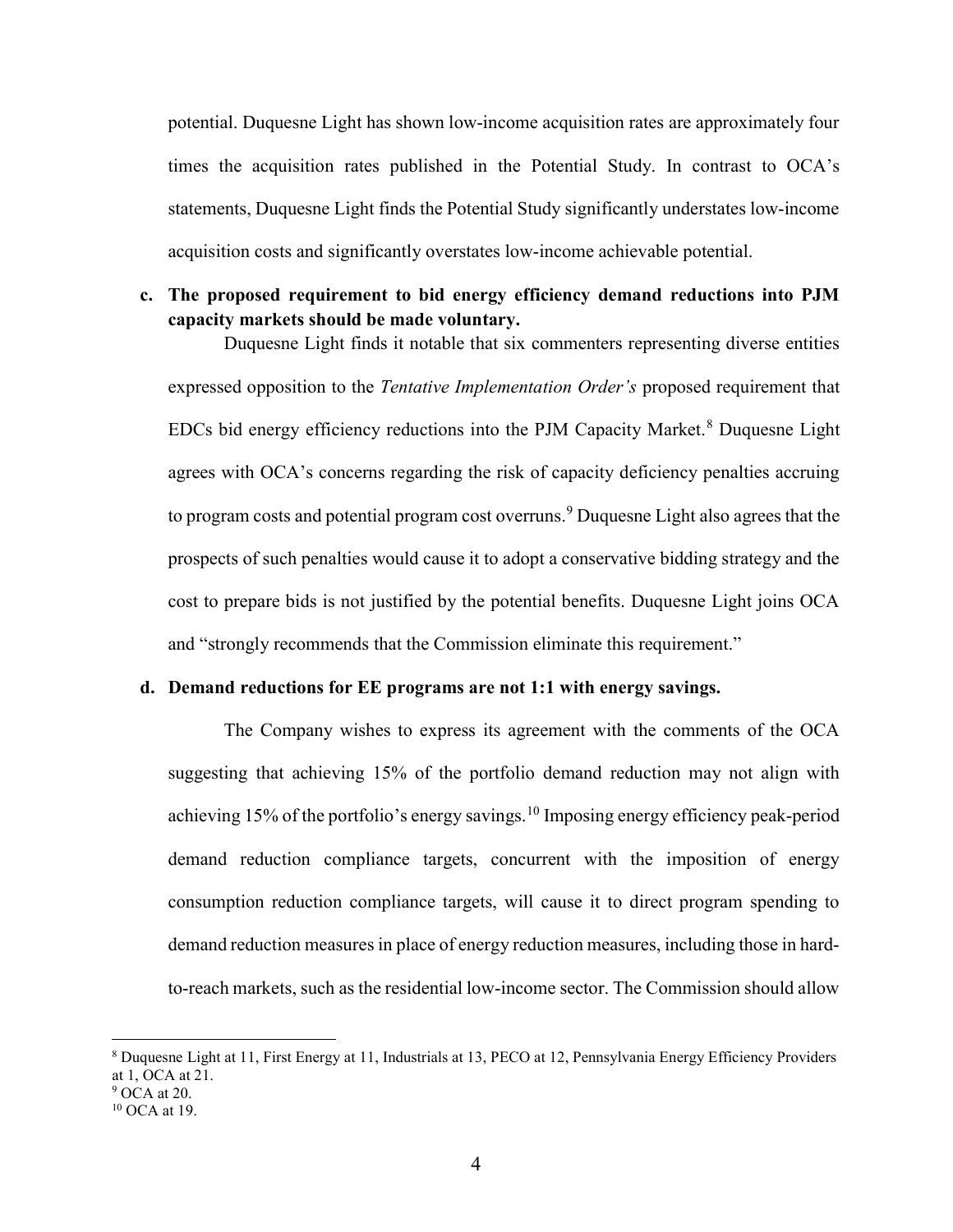EDCs to design programs to optimize energy and demand reductions, based on energy and capacity life-cycle benefits, and not impose competing compliance targets. Demand reduction is a byproduct of energy efficiency and should not drive energy efficiency program design.

# e. The 50% incentive requirement should not be applied to low-income and other directinstall programs.

Duquesne Light agrees with OCA that requirements for 50% of program budgets to be applied to customer cash incentives should not be imposed on programs serving disadvantaged sectors, such as the residential low-income sector.<sup>11</sup> Cash incentives serve to offset the cost of incrementally higher-cost energy efficient end-uses. However, this model does not align with programs and measures for underserved hard-to-reach markets where direct-install measures are provided at no cost to participants, such as low-income residential and small commercial direct-install programs.

Further, Duquesne Light avers such a requirement is a legacy policy tied to outdated downstream program designs. The Potential Study shows that more than 40% of residential savings potential associated with "Whole Building" measures result primarily from behavioral changes (given very low space and water heating end-use saturations and the lack of ability to affect electric consumption reduction from building shell and weatherization measures). Behavioral programs overcome awareness and willingness barriers through education. The costs for such programs are not cash incentives; they are outreach media such as electronic platforms and printed material.

 $11$  OCA at 19.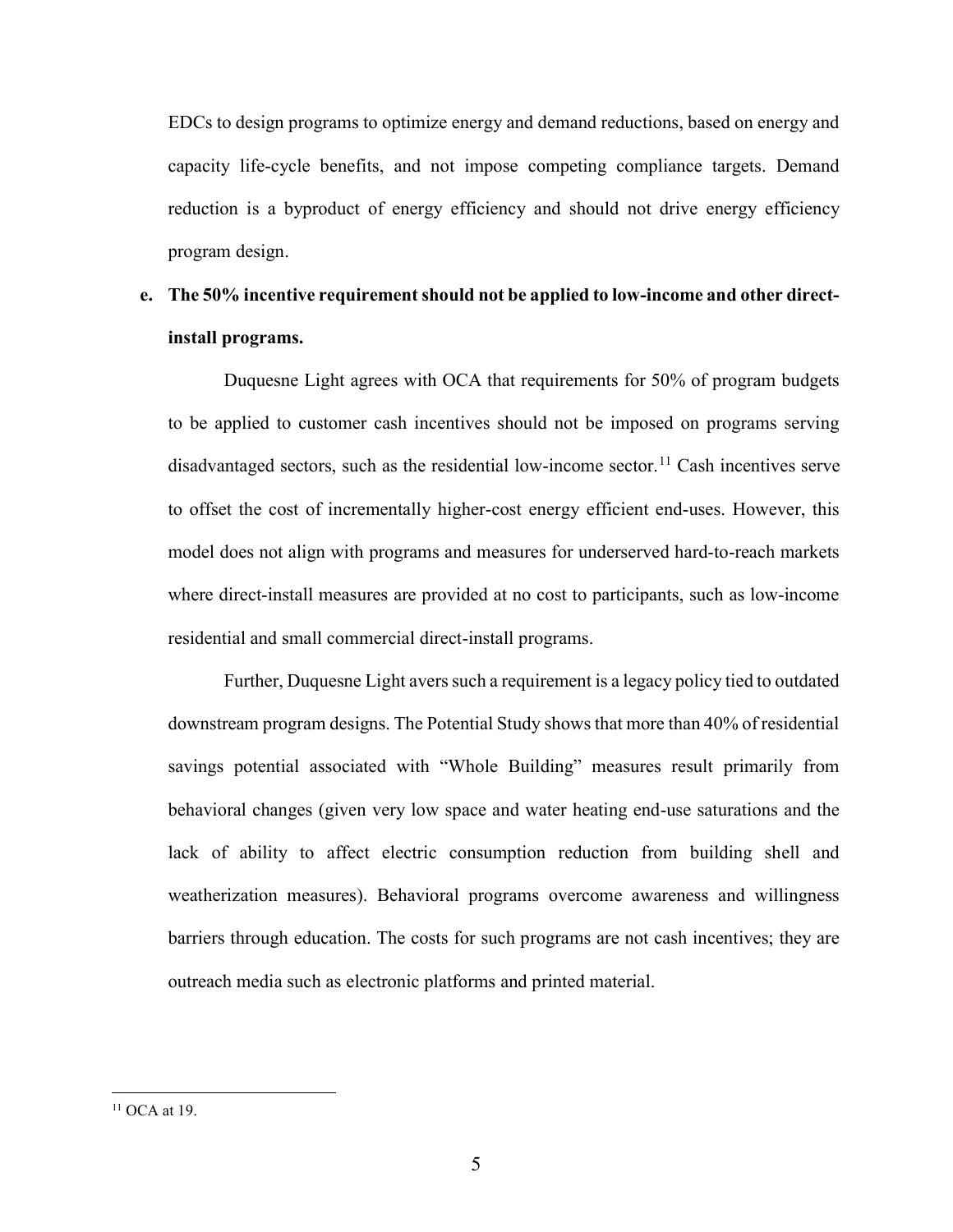An additional example is residential refrigeration efficiency measures. The potential study shows that "refrigeration" accounts for 14% of residential efficiency gain potential. However, a 50% cash incentive requirement misses the fact that key residential refrigeration measures are associated with refrigerator and freezer recycling programs where the majority of program cost is associated with marketing, uptake and enrollment, appliance transport, and recycling, not cash incentives.

Imposing a 50% incentive requirement broadly is not consistent with the basis for the compliance targets, established by the Commission's adoption of the *Energy Efficiency* and Demand Reduction Potential Study. The requirement is likewise in conflict with program designs that serve hard-to-reach markets and should be eliminated from the Implementation Order.

## f. EDC reports are adequately detailed and further requirements are not needed.

Duquesne Light disagrees with recommendations of the Industrials and CAUSE-PA to require that costs be further delineated in EDC reports.<sup>12</sup> EDCs already provide adequate reporting granularity. Commission adopted and imposed annual reporting templates already track the following costs:

- Design & development
- Administration, Management and Technical Assistance
- Marketing
- Program delivery
- EDC evaluation costs
- SWE audit costs

Imposition of yet additional reporting metrics is unwarranted and will increase administrative burden and cost. In addition, the Tentative Implementation Order advances

<sup>&</sup>lt;sup>12</sup> Industrials at 26 and CAUSE-PA at 23.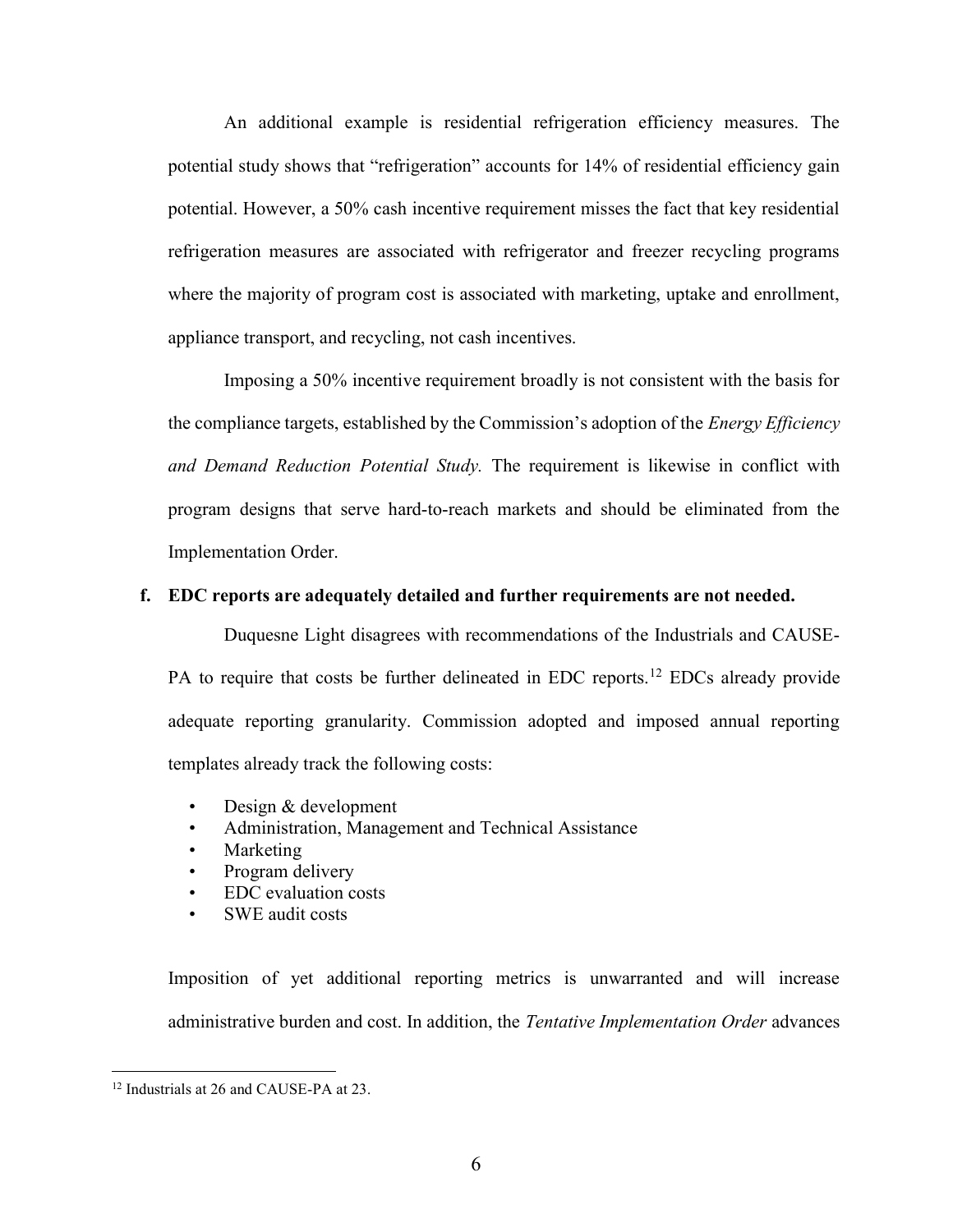plans for a new compressed reporting schedule that does not align with unnecessary increases in reporting granularity.<sup>13</sup> The Commission should reject this recommendation.

## g. EDC targets should not be enforced annually.

Duquesne Light disagrees with the assertion of the Environmental Stakeholders that EDC targets should be enforced annually, subject to penalty.<sup>14</sup> The Act specifies that the Commission shall evaluate the program every five years.<sup>15</sup> Evaluating a utility's performance by Phase, rather than annually, is a more accurate reflection of performance, as progress year-to-year can be influenced by many factors outside of the utility's control.

## h. Previous phases of Act 129 have benefited all customer classes.

The Industrials assert that large commercial and industrial ("C&I") customers have not experienced significant benefits resulting from Act 129.<sup>16</sup> Duquesne Light notes that in various Phases of Act 129, C&I customers have seen significant benefits in rebate dollars received and kilowatt-hours saved. Duquesne Light's annual reports reflect large industrial customer participation in Act 129 programs resulted in 187,000 Megawatthours of verified energy savings and \$9.4 million in cash incentives.<sup>17</sup> The associated life-cycle benefits of these programs alone are valued at approximately \$140 million.

# i. Response to Comments of CAUSE-PA

CAUSE-PA offered robust and detailed comments on several aspects of the proposed low-income program. The Company respectfully disagrees with a number of CAUSE-PA's recommendations, as outlined below.

<sup>&</sup>lt;sup>13</sup> Tentative Implementation Order at 49.

<sup>&</sup>lt;sup>14</sup> Comments of Environmental Stakeholders at 21.

<sup>15</sup> 66 Pa. C.S. 28 § 2806.1 (C) (3)

<sup>16</sup> Comments of Industrials at 3.

<sup>&</sup>lt;sup>17</sup> Duquesne Light's Act 129 Annual Reports for Program Years 4, 7, and 10.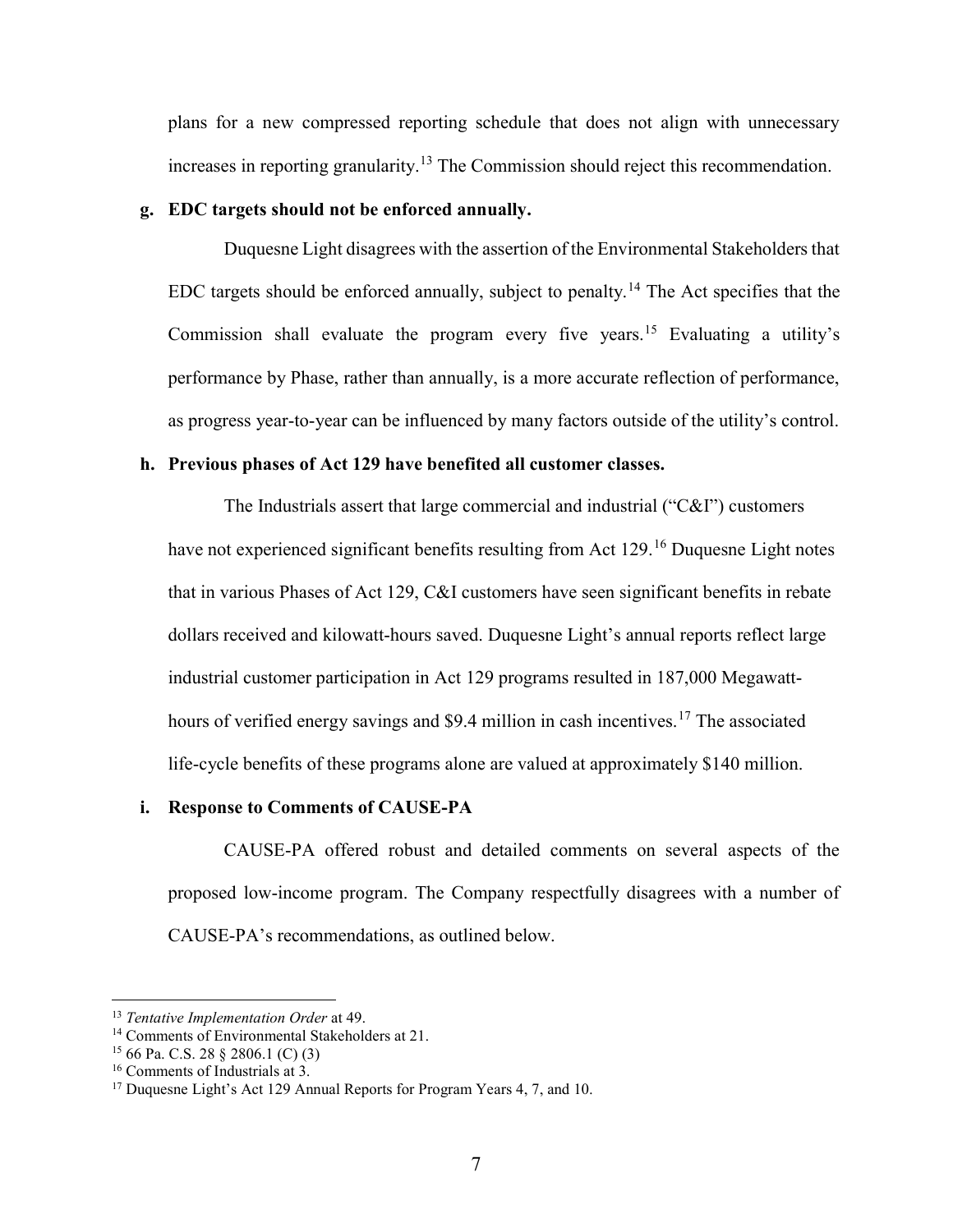- Duquesne Light opposes CAUSE-PA's suggestion that the low-income carve-out be increased to 6.5% of portfolio savings.<sup>18</sup> As fully discussed in the Company's Comments at 3 the proposed 5.8% target is not achievable due to low saturations of heating and hot water applications, combined with decades of programming through LIURP and previous Act 129 phases. A financial target as recommended by both OCA and Duquesne Light in their respective Comments represents a more appropriate goal that will allow EDCs flexibility to provide every opportunity they can for this hard-to-reach sector.
- Duquesne Light opposes the proposal of a mandate related to comprehensive programming.<sup>19</sup> Rather, comprehensive programming should be encouraged, as is done in the Tentative Implementation Order.
- The Commission should reject, as it did in Phase III, the unsupported assertion that a direct-installation minimum percentage will better serve the low-income sector.<sup>20</sup> Similarly, the Company opposes the suggestion that Home Energy Reports, energy efficiency kits, and other giveaways should not count towards the low-income savings target.<sup>21</sup> The savings associated with these measures can be counted using Commission-adopted measurement protocols. EDCs should be allowed to employ all measures at their disposal to achieve the imposed lowincome savings mandates, using Commission-approved measurement and verification protocols.

<sup>18</sup> CAUSE-PA at 8.

<sup>19</sup> Comment of CAUSE-PA at 7.

<sup>&</sup>lt;sup>20</sup> Comments of CAUSE-PA at 11.

<sup>21</sup> Comments of CAUSE-PA at 12.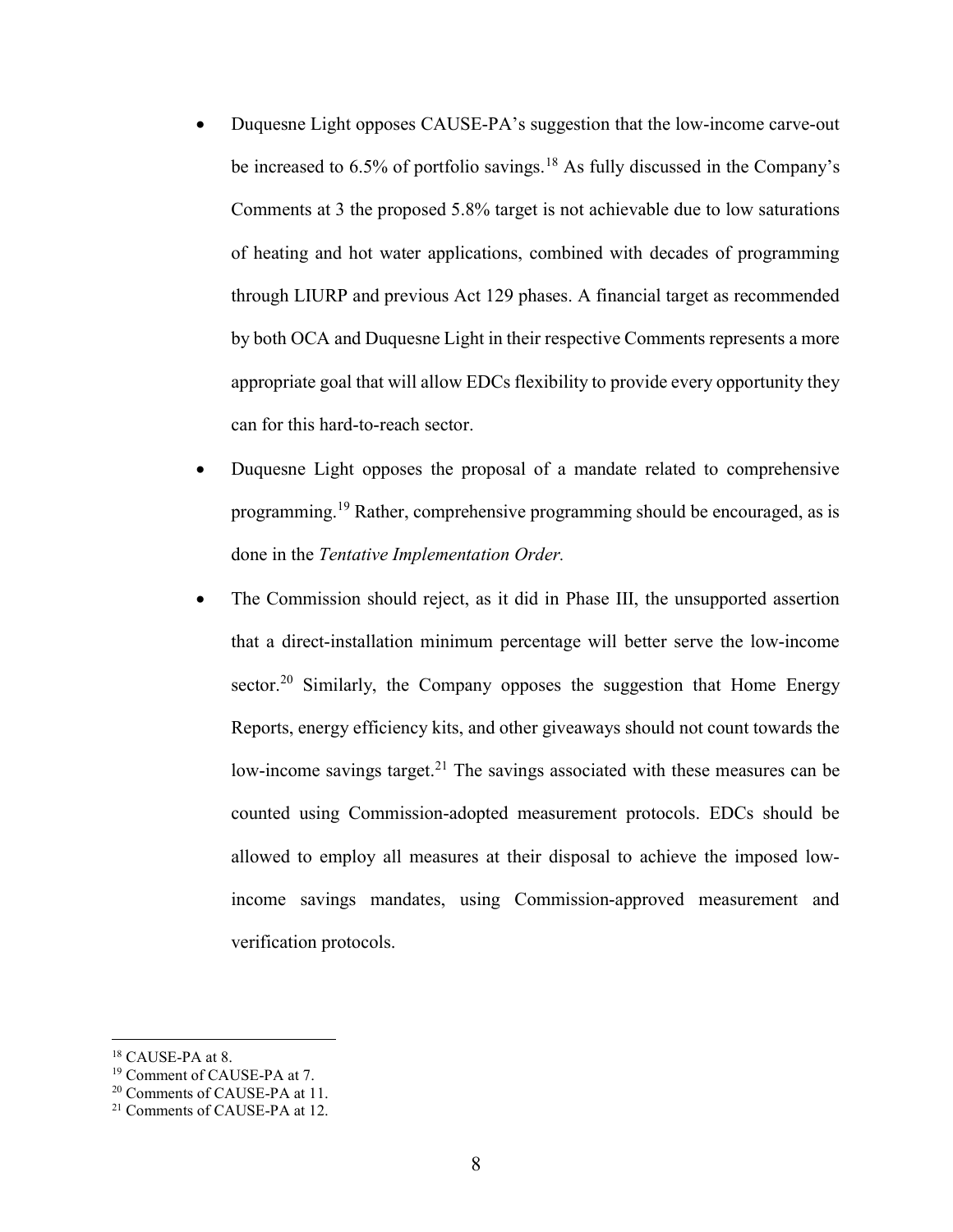- Duquesne Light uses a competitive process, which is open to community-based organizations (CBOs), to select the best qualified contractor. EDCs should not be compelled to use CBOs, as suggested by CAUSE-PA at 16 and Commission on Economic Opportunity at 3, if a more effective means for program delivery is available from the competitive market.
- The Company opposes the recommendation that Phase IV low-income targets be adjusted to account for Phase III-to-IV low-income carry-over.<sup>22</sup> Such an approach effectively eliminates carry-over, which removes any incentive for EDCs to implement programming beyond its target. Such a change would incentivize EDCs to delay measure implementation so that associated savings will count toward Phase IV mandates. This recommendation should be rejected.
- CAUSE-PA proposes that unspent Phase III budget be spent on health and safety measures in Phase IV.<sup>23</sup> Duquesne Light asserts health and safety measures are not energy efficiency resource measures, and thus funding them with EE&C Program funds is in conflict with Act 129. The Company implements its LIURP program to address health and safety issues. Moreover, it bears repeating that the Company does not retain any "unspent" dollars; any overcollections are automatically refunded to customers as part of the Company's annual reconciliation of EE&C revenues and expenses.
- CAUSE-PA writes "CAP [Customer Assistance Program] Customers and confirmed low-income customers should be excluded from EE&C Riders."<sup>24</sup> This

<sup>22</sup> Comments of CAUSE-PA at 17.

<sup>&</sup>lt;sup>23</sup> Comments of CAUSE-PA at 25.

<sup>&</sup>lt;sup>24</sup> Comments of CAUSE-PA at 26.